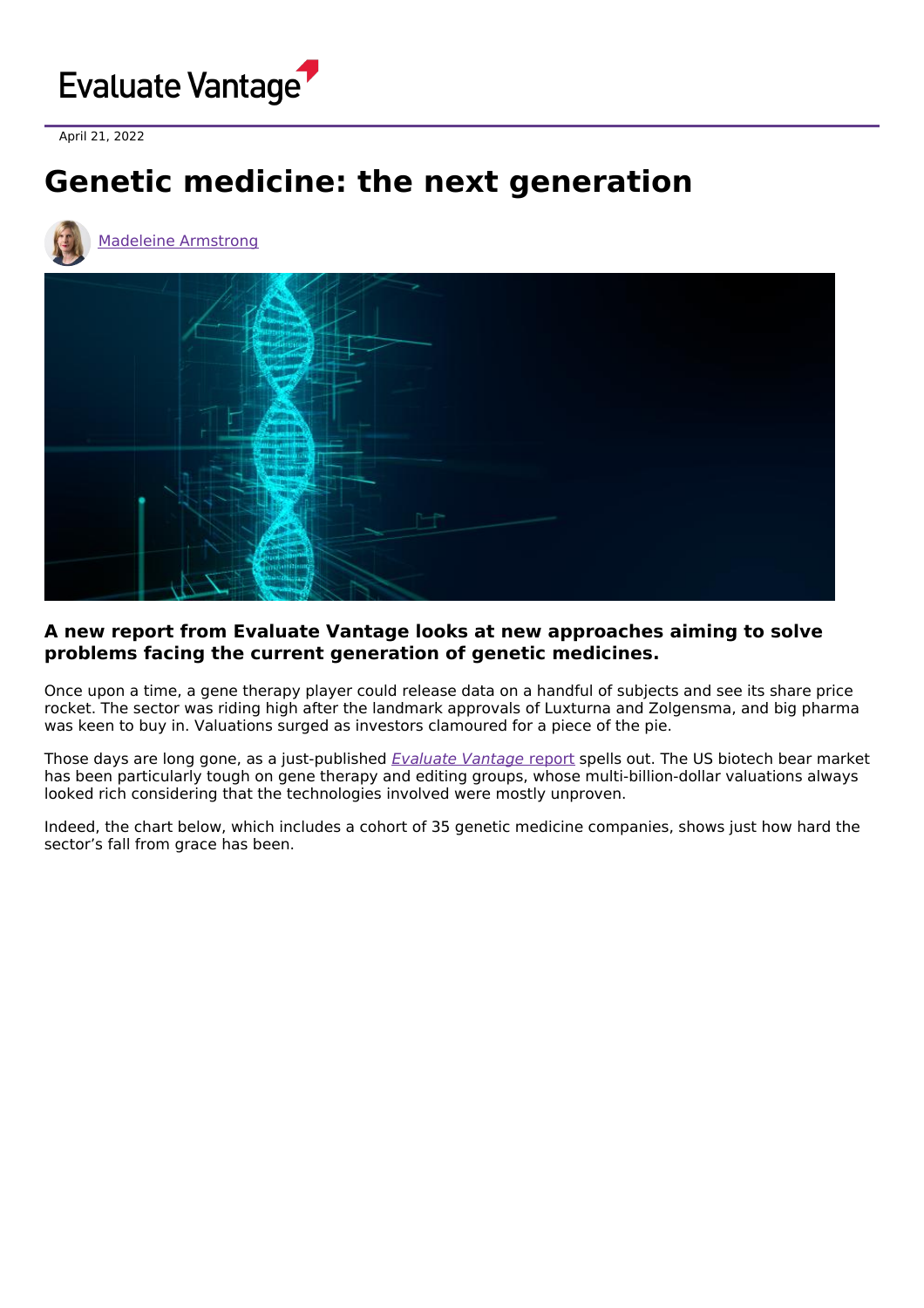## The rise and fall of gene therapy stocks



## Note: Cohort comprised of 35 listed biotechs with a primary focus on genetic medicines

The nascent field has had its fair share of problems, from worries about toxicity and lack of durability to questions about the size of the market for these expensive therapies. The conclusion that investors seem to have reached, for now, is that reality has not lived up to the hype.

However, genetic medicine groups are not yet ready to throw in the towel, and some players are working on technologies that, they believe, will address the problems with the current generation of therapies.

This free report from Evaluate Vantage profiles several very early-stage groups that are all trying to do something different. Topics discussed in the report include:

- The limitations of delivery via adeno-associated viral (AAV) vectors, including immunogenicity, lack of durability, and complex manufacturing;
- how companies are trying to address these problems by using different delivery methods, for example lipid nanoparticles and inert scaffolds, designed to allow redosing;
- how these methods could broaden the reach of genetic medicine to include diseases that involve large genes, currently not addressable with AAV vector-based projects;
- whether genetic medicines could one day be used for common disorders, from cardiovascular to infectious diseases;
- how non-viral delivery could make manufacturing simpler and more scalable;
- and the importance of price if genetic medicine is ever going to become mainstream.

The companies profiled are:

- Generation Bio, which is using lipid nanoparticles to deliver close-ended DNA, for rare and common disorders alike;
- Code Bio, whose "plug and play" approach employs a DNA scaffold, specific targeting molecules and various payloads, from gene therapy to RNA interference to gene editing;
- Verve Therapeutics, which hopes to bring gene editing to the masses with its base-editing project hitting PCSK9;
- Excision Biotherapeutics, which is using Crispr/Cas9 to target, and hopefully cure, infectious diseases like HIV;
- and Saliogen Therapeutics, which has coined the term "gene coding" to define its ambitious approach, which it claims can allow the insertion of unlimited amounts of DNA directly into the host genome.

To read the full report please sign up below.